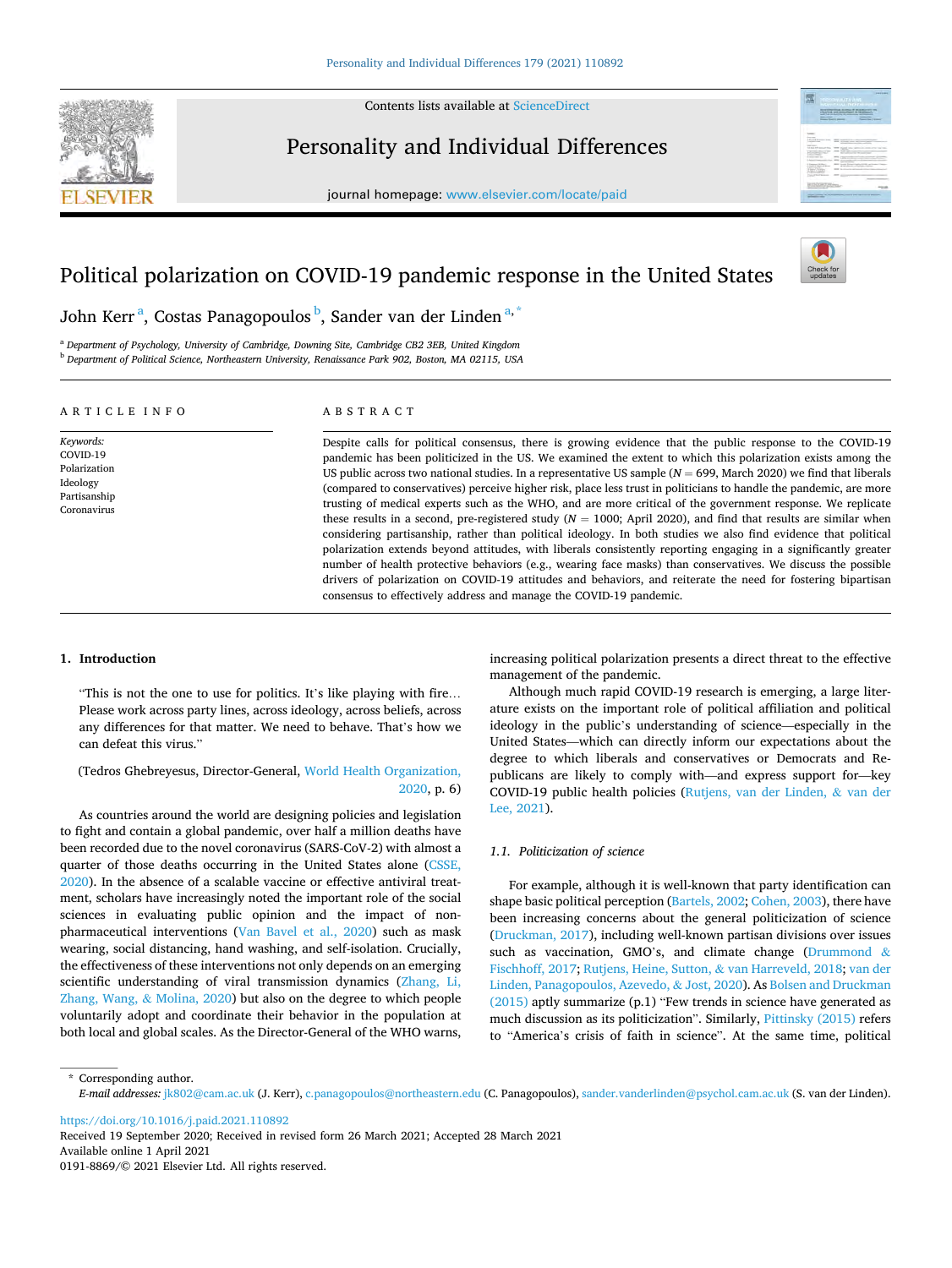polarization among both elites and the mass public has been on the rise in the United States ([Fiorina, 2017; Hetherington, 2001](#page-7-0); [McCarty, Poole,](#page-7-0)  & [Rosenthal, 2016;](#page-7-0) [Pew, 2014\)](#page-8-0)—including affective polarization—or the increasing tendency to dislike and distrust members from the other party [\(Druckman, Klar, Krupnikov, Levendusky,](#page-7-0) & Ryan, 2020; [Iyengar,](#page-7-0)  [Lelkes, Levendusky, Malhotra,](#page-7-0) & Westwood, 2019).

Importantly, a lively debate has formed around whether or not the observed polarization on scientific issues has been asymmetrical. The "asymmetry" hypothesis [\(Jost, 2017](#page-7-0)) suggests that as compared to liberals, there are defining motivating psychological features of the conservative ideology that make conservatives more likely to prefer a sense of order and structure, be less tolerant of uncertainty, more motivated to justify unequal economic systems, and be more likely to deny science and endorse fake news and conspiracy theories [\(Jost et al., 2003; Jost,](#page-7-0)  [van der Linden, Panagopoulos,](#page-7-0) & Hardin, 2018; [Mooney, 2012;](#page-7-0) [van der](#page-8-0)  [Linden et al., 2020](#page-8-0)). To this extent, evidence has indeed suggested that between 1974 and 2010, trust in science has only declined among conservatives [\(Gauchat, 2012](#page-7-0)). In fact, in 2010, a *Nature* editorial noted that, "[t]he anti-science strain pervading the right-wing in the United States is the last thing the country needs in a time of economic challenge" [\(Nature, 2010](#page-7-0), p.1).

Yet, more recent research has questioned the asymmetry hypothesis suggesting that "bias is bipartisan" finding that both liberals and conservatives engage in motivated reasoning when the science is uncongenial to their political identity or ideology<sup>1</sup> (Ditto et al., 2019; Kahan, [2012;](#page-7-0) [Kraft, Lodge,](#page-7-0) & Taber, 2015; [Nisbet, Cooper,](#page-7-0) & Garrett, 2015; Washburn & [Skitka, 2018](#page-8-0)). As a result, other research has offered contextual explanations such as that the degree and direction of political polarization over science may depend on the issue [\(Rutjens et al., 2018](#page-8-0)). One prominent example of this is the Anti-Reflexivity Hypothesis which suggests that, compared to liberals, "conservatives will show significantly less trust in, and support for, science that identifies the environmental and public health impacts of economic production" ([McCright,](#page-7-0)  [Dentzman, Charters,](#page-7-0) & Dietz, 2013, p.1). We note that this view is not inconsistent with the theory of system justification ([Jost, 2020](#page-7-0)), as policies that highlight the environmental and public health impacts of economic production typically call for social change and challenge the status quo. Accordingly, some research suggests that the aversion is therefore not inherent to science, but rather to what the science implies for public policy (Campbell & [Kay, 2014\)](#page-7-0).

#### *1.2. Polarization on COVID-19*

Based on the extant literature, we advance two theoretical reasons to expect a significant degree of political polarization on trust and support for a wide range of COVID-19 public health policies and behaviors such that conservatives/Republicans are generally less supportive than liberals/Democrats. In other words, we expect to find significant asymmetries on the COVID-19 pandemic response. First, from a "bottom-up" point of view, political ideology is often defined as the beliefs and values people hold about the way society is and how it should be [\(Jost, 2006](#page-7-0)). The global pandemic has required radical changes in the way that society is structured particularly in terms of social and economic relations. Social distancing, self-isolation, travel restrictions, and the closing down of schools and shops has had significant negative impacts on the economy ([CBO, 2020](#page-7-0); [Nicola et al., 2020](#page-7-0)), directly challenging the status quo and organization of the economic system. Relatedly, governments around the world have put in place legislation that directly curtails the rights of individuals, including economic and personal freedoms. For example, in the United States, stay-at-home orders were issued in 42 states [\(Mervosh, Lu,](#page-7-0) & Swales, 2020). These measures directly challenge key dimensions of conservatism, including a strong preference for the status quo over social change, prioritization of individual freedom over

collective egalitarian goals, and a desire for minimal government intervention [\(Jost, 2020;](#page-7-0) [Stenner, 2009\)](#page-8-0). Research on other issues with implications for public health, such as climate change, has found that, although science denial comes in many forms, denial is united by, "shared opposition to governmental regulatory efforts" [\(Dunlap](#page-7-0) & [McCright, 2011](#page-7-0), p. 144). In other words, from a contextual and issuespecific point of view, we expect that the COVID-19 pandemic response would elicit more support from liberals as opposed to those who hold conservative political worldviews.

A second "top-down" expectation is derived from the influence of media and elite cues. For example, a national survey found that 31% of Americans thought the threat of the coronavirus was being exaggerated for political reasons during the early stages of the pandemic [\(YouGov,](#page-8-0)  [2020a\)](#page-8-0), and about 50% Fox News viewers believed that Bill Gates created the disease as part of a vaccination conspiracy [\(YouGov, 2020b](#page-8-0)). Although there is debate about whether increased partisan media is fuelling political polarization ([Prior, 2013](#page-8-0)), emerging research has found that, between March and May 2020, newspaper coverage of COVID-19 was highly polarized (Hart, Chinn, & [Soroka, 2020\)](#page-7-0). Moreover, studies find that far right-leaning media (e.g., Fox News, Breitbart) has particularly facilitated the spread of misinformation about the coronavirus as compared to the mainstream media ([Motta, Stecula,](#page-7-0) & [Farhart, 2020\)](#page-7-0). Despite calls for bipartisanship, the Republican and Democratic parties have also presented differing pictures of the threat posed by the virus and its potential policy solutions. Throughout February and March 2020, President Trump consistently downplayed the virus, describing it as "mild" and "under control," while opposition leaders warned that the crisis was far worse. In fact, Bernie Sanders, an early 2020 Democratic presidential contender, described the pandemic as, "on the scale of a major war," (Glueck & [Ember, 2020](#page-7-0); [Leonhardt,](#page-7-0)  [2020\)](#page-7-0). In April 2020, President Trump tweeted "LIBERATE VIRGINIA, and save your great 2nd Amendment. It is under siege!" as part of a controversial attempt to encourage conservative protestors to roll back stay-at-home orders in three states with Democratic governors ([Mar](#page-7-0)[telle, 2020\)](#page-7-0). In turn, Democrats, including Democratic presidential nominee Joe Biden, heavily criticized the Trump administration for its handling of the pandemic (Edelman & [Smith, 2020\)](#page-7-0).

Importantly, [Druckman, Peterson, and Slothuus \(2013\)](#page-7-0) find that elite polarization can impact the manner in which ordinary citizens arrive at opinions about policy issues. Preliminary research supports this view, as there is evidence that people on opposite sides of the political aisle in the US are treating the virus differently. For example, a Pew research poll conducted in late March 2020 reported that 78% of Democratic party supporters considered the virus a major threat to the health of the US population, compared to only 52% Republicans [\(Pew, 2020\)](#page-8-0). A recent large-scale analysis of tweets by members of the U.S. House and Senate during the COVID-19 pandemic confirms high levels of polarization in elite communication to the public, with congressional Democrats discussing the pandemic more frequently and emphasizing threats to public health more so than Republicans ([Green, Edgerton, Naftel, Shoub,](#page-7-0) & [Cranmer, 2020\)](#page-7-0). These findings further strengthen the hypothesis that concern and support for COVID-19 are lower among U.S. conservatives compared to liberals in the U.S.

# *1.3. Present study*

In the current paper, we provide a comprehensive assessment of political polarization on trust in and support for COVID-19 related opinions and behaviors in two national studies, including a preregistered confirmatory replication. We note that, while examining attitudes towards the virus is important, the spread of the virus is dependent on the *behavior* of the public. As has been well documented in the psychological literature, attitudes do not always translate into behavior (Ajzen & [Fishbein, 1977](#page-7-0); Petty & Briñol, 2020). In the current research, we therefore investigate reported protective behaviors—such <sup>1</sup> But see [Baron and Jost \(2019\)](#page-7-0). **as hand washing and wearing face masks—to better understand the** 1 But see Baron and Jost (2019).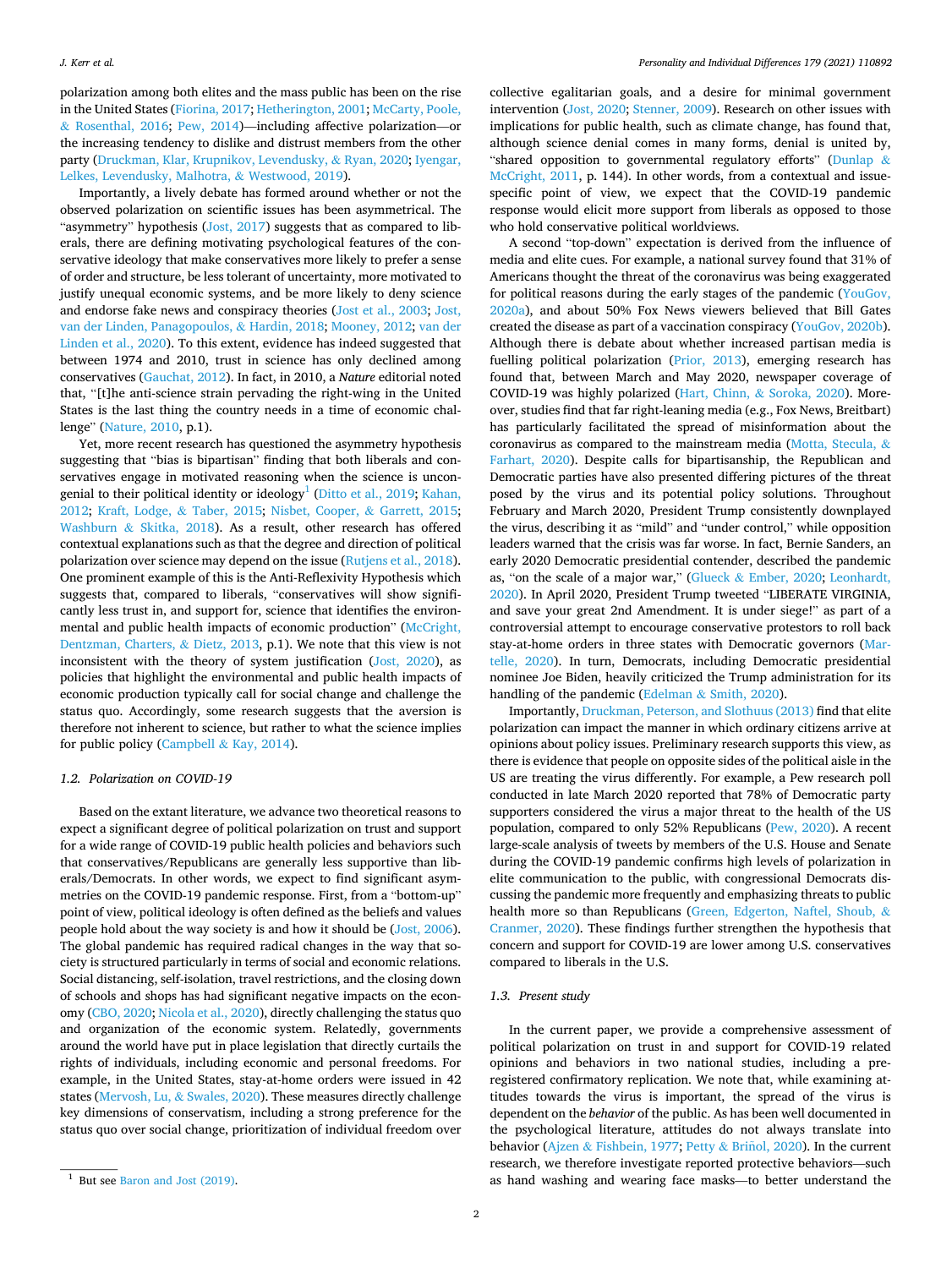extent to which partisan differences can contribute to concrete public health outcomes, such as infection rates and, ultimately, deaths from the virus. We report the results of two US surveys examining the association between political orientation (both ideology and partisanship) and beliefs about COVID-19, trust in range of institutions relevant to COVID-19, and self-reported individual behavior.

#### **2. Study 1**

### *2.1. Methods*

# *2.1.1. Sample*

We recruited a national U.S. quota sample through Prolific (prolific. ac) between March 19–21, 2020. Prolific is an online crowdsourcing platform that generally offers higher quality samples than comparable platforms, such as Mturk ([Peer, Brandimarte, Samat,](#page-8-0) & Acquisti, 2017). The sample was restricted by interlocking quotas to approximately match the U.S. population in terms of age, gender, and ethnicity, resulting in a final sample of  $N = 699$  participants (355 women (51%);  $M_{age} = 45.22$ ,  $SD = 15.82$ ); median education level: bachelor's degree or equivalent). After providing informed consent, participants completed the survey on the Qualtrics survey platform (Qualtrics.com) and were fully debriefed at the conclusion of the survey. The study was approved by the Cambridge Psychology Research Ethics Committee (PRE.2020.034).

## *2.1.2. Measures*

*2.1.2.1. Political ideology.* Ideology was measured with the item: *Where do you feel your political views lie on a spectrum of left wing (or liberal) to right wing (or conservative)?*  $(1 = \text{very left/liberal}, 7 = \text{very right/con-}$ servative;  $M = 3.23$ ,  $SD = 1.64$ ). Because we wanted to compare standardized effect-sizes between liberals and conservatives throughout the paper, responses were recoded into three groups for analysis: Liberal (1–3; *n* = 399), Moderate (4; *n* = 143) and Conservative (5–7; *n* = 157). Alternative analyses using the full seven-point scale are presented in the supplementary material (table S1).

The survey<sup>2</sup> included a number of items covering attitudes about COVID-19 and government efforts to control the pandemic. Related items were combined to form composite scales (all *α >* 0.70, scales ranged from 1 to 7). Descriptive statistics for all individual items are reported in the supplementary material (table S2).

*2.1.2.2. Perceived risk.* Risk perception of COVID-19 was measured as the average of six items (see [Dryhurst et al., 2020\)](#page-7-0) tapping both affective (e.g., worry about COVID-19) and cognitive aspects of the risk (e.g., likelihood of catching COVID-19) posed by the virus ( $M = 4.94$ ,  $SD =$ 1.14,  $\alpha = 0.82$ ).

*2.1.2.3. Trust in experts.* Trust regarding COVID-19 was measured as the average of three items asking participants the extent to which they trusted: (a) national scientific and medical advisors; (b) independent experts; and (c) the World Health Organization in the context of the pandemic ( $M = 5.41$ ,  $SD = 1.22$ ,  $\alpha = 0.76$ ).

*2.1.2.4. Government response.* Perceptions of government response were measured as the average of five items which covered trust in politicians to deal effectively with the pandemic, how effective the government response has been thus far, and subjective understanding of the Government's strategy (example item: *How much do you trust the* 

*country's politicians to deal effectively with the pandemic?;*  $M = 3.98$ *, SD =*  $\frac{M}{100}$ 1.38,  $\alpha = 0.86$ ).

*2.1.2.5. Personal efficacy.* Efficacy was measured with a single item: To what extent do you feel that the personal actions you are taking to try to limit the spread of coronavirus make a difference?  $(1 = Not at all, 7 = 1)$ Very much;  $M = 5.26$ ,  $SD = 1.44$ ).

*2.1.2.6. Perceived scientific certainty.* Scientific certainty was measured as the average of three items which asked participants about: (a) the extent to which they thought scientists understood the virus, (b) how certain they perceived current scientific knowledge about virus and (c) how certain they estimated the number of cases to be  $(M = 4.13, SD =$ 1.17,  $\alpha = .73$ ).

*2.1.2.7. Protective behavior.* A protective behavior index was calculated as the sum of protective actions a respondent reported taking, out of 11 possible actions (M = 7.28, SD = 2.34,  $\alpha$  = .73; examples include; "Washing your hands more often" and "Wearing a face mask"; see supplementary material, table S3 for all items).

### *2.2. Results*

We conducted a series of one-way ANOVAs to examine the effect of political ideology on COVID-19 attitudes and reported behavior. As shown in [Fig. 1,](#page-3-0) perceived risk differed significantly by political ideology ( $F(2,696) = 22.28, p < .001, \eta^2 = 0.06$ ). Post-hoc tests using Tukey's HSD revealed that liberals' risk perception was significantly higher than that of conservatives ( $M_{\text{lib}} = 5.16$ ,  $SD = 1.00$ ;  $M_{\text{con}} = 4.47$ ,  $SD = 1.21$ ; *M*<sub>diff</sub> = −0.69, 95CI [−0.93, −0.44], *p* < .001, Cohen's *d* = 0.62) and moderates ( $M_{\text{mod}}$  = 4.87, *SD* = 1.25;  $M_{\text{diff}}$  = −0.28, 95CI [−0.54, − 0.03], *p <* .05, *d* = 0.25), and moderates' risk perception was higher than conservatives ( $M_{\text{diff}} = -0.40, 95 \text{CI} [-0.7, -0.1], p < .01, d = 0.33$ ).

Trust in experts regarding COVID-19 also differed by political ideology (F(2,696) = 40.33,  $p < .001$ ,  $η2 = 0.10$ ). Liberals were more trusting of the expertise of scientists and the WHO, compared to conservatives ( $M_{\text{lib}} = 5.75$ ,  $SD = 0.98$ ;  $M_{\text{con}} = 5.00$ ,  $SD = 1.28$ ;  $M_{\text{diff}} =$ − 0.75, 95CI [− 1.00, − 0.49], *p <* .001, *d* = 0.65) and moderates (*M*mod = 4.91, *SD* = 1.41; *M*diff = − 0.84, 95CI [− 1.10, − 0.57], *p <* .001, *d* = 0.69). There was no significant difference between moderates and conservatives (*M*diff = 0.09, 95CI [− 0.22, 0.40], *p* = .77, *d* = − 0.07).

Our measure of government response—covering both trust in the government to manage the pandemic and belief that government actions are limiting the impact of the pandemic—also differed significantly by ideology ( $F(2,696) = 72.87$ ,  $p < .001$ ,  $\eta^2 = 0.17$ ). All groups differed significantly from each other with conservatives expressing greatest endorsement of the government followed by moderates then liberals  $(M_{\text{lib}} = 3.53, SD = 1.22; M_{\text{mod}} = 4.18, SD = 1.36; M_{\text{con}} = 4.93, SD =$ 1.25;  $M_{\text{diff:lib-con}} = 1.40$ , 95CI [1.13, 1.68],  $p < .001$ ,  $d = -1.14$ ;  $M_{\text{diff:lib-}}$  $m_{\text{mod}} = 0.65, 95 \text{CI}$  [0.37, 0.94],  $p < .001, d = -0.51; M_{\text{diff:mod-con}} = 0.75$ , 95CI [0.41, 1.09],  $p$  < .001,  $d$  = −0.57).

Perceptions of scientific agreement also differed by ideology (*F*  (2,696) = 5.59,  $p < .05$ ,  $\eta^2 = 0.01$ ); moderates perceived scientific knowledge regarding the virus to be more certain than liberals  $(M_{\text{lib}} =$ 3.53, *SD* = 1.22; *M*<sub>mod</sub> = 4.18, *SD* = 1.36; *M*<sub>diff</sub> = −0.38, 95CI [−0.65, − 0.11], *p <* .01, *d* = 0.33). There were no significant differences between conservatives and liberals ( $M_{con} = 4.13$ ,  $SD = 1.22$ ;  $M_{diff} = -0.09$ , 95CI [−0.35, 0.17], *p* = .68, *d* = 0.08), or moderates and conservatives (*M*<sub>diff</sub> = 0.29, 95CI [−0.03, 0.6], *p* = .08, *d* = −0.24).

There were no significant differences between groups in terms of personal efficacy ( $(F(2,696) = 1.03, p = .36; M_{lib} = 5.29, SD = 1.35;$  $M_{\text{mod}} = 5.11$ ,  $SD = 1.60$ ;  $M_{\text{con}} = 5.32$ ,  $SD = 1.50$ ;  $M_{\text{diff:lib-mod}} = -0.18$ , 95CI [-0.51, 0.15],  $p = .39$ ,  $d = 0.12$ ;  $M<sub>diff:lib-con</sub> = 0.03$ , 95CI [-0.29, 0.35],  $p = .97$ ,  $d = -0.02$ ;  $M_{diff:mod-con} = 0.21$ , 95CI [-0.18, 0.6],  $p =$ .41,  $d = -0.14$ ).

 $2$  The survey also included several unrelated experimental sections (about uncertainty), which were presented after the dependent variables in the current study to avoid potential confounds and are not reported here.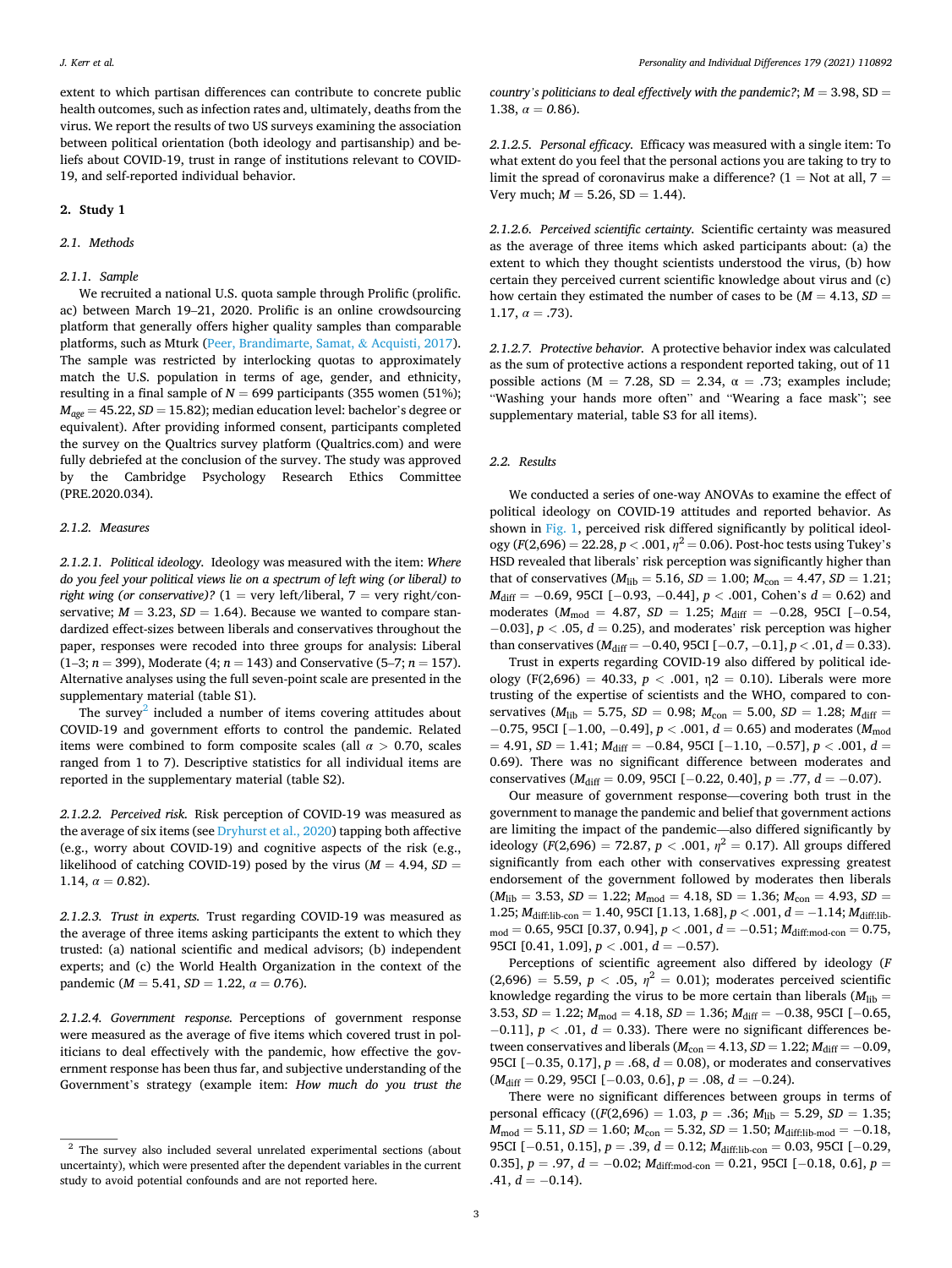<span id="page-3-0"></span>

Fig. 1. Mean levels of COVID-19 risk perception, attitudes, and behavior among Liberals (Lib), Moderates (Mod) and Conservatives (Con). Error bars represent 95% CI and jittered points indicate underlying data distribution.  $\dot{p}$  < .05,  $\dot{p}$  +  $p$  < .001, \*\*\* $p$  < .001.

Finally, the average reported number of protective behaviors differed significantly by ideology  $(F(2,690) = 3.52, p < .05, \eta^2 = 0.01)$ . Liberals' mean score on the behavior index was significantly higher than that of conservatives  $(M_{\text{lib}} = 7.47, SD = 2.18; M_{\text{con}} = 6.89, SD = 2.51;$ *M*<sub>diff</sub> = −0.58, 95CI [−1.1, −0.06], *p* < .05, *d* = 0.25)—indicating that, on average, liberals report engaging in more protective behaviors than their ideological counterparts. There was no significant difference between liberals and moderates ( $M_{mod} = 7.20$ , SD = 2.52;  $M_{diff} = -0.27$ , 95CI [-0.80, 0.27], *p* = .47, *d* = 0.11) or moderates and conservatives (*M*diff = − 0.31, 95CI [− 0.95, 0.33], *p* = .49, *d* = 0.12).

### **3. Study 2**

In light of the degree of political polarization found in Study 1, which was relatively exploratory, we wanted to confirm these findings using both political party affiliation and political ideology on a representative U.S. sample. Accordingly, based on the findings from Study 1, we preregistered our hypotheses about political polarization on AsPredicted for Study 2 (peer-review link: [https://aspredicted.org/blind.php?](https://aspredicted.org/blind.php?x=nq9si2)   $x=nq9si2$  $x=nq9si2$ ).<sup>3</sup> The study was approved by the Northeastern University IRB committee.

## *3.1. Methods*

# *3.1.1. Sample*

We fielded a YouGov survey on April 16, 2020. YouGov samples are matched to a nationally representative sampling frame on gender, age, race, and education constructed by stratified sampling from the 2017 American Community Survey. The final sample comprised of  $N = 1000$ participants (526 women (52.6%); mean age, 48.6 (SD = 17.6); median education level: some college; in terms of race, 682 (68.2%) participants identified as White, 132 (13.2%) as Hispanic, and 109 (10.9%) as Black; a full breakdown of demographic variables can be found in the supplementary material (table S4).

#### *3.1.2. Measures*

Following Study 1, a number of items were included in the Study 2 survey to more closely examine the relationship between political leanings and trust in different political actors regarding COVID-19. Responses were captured on a scale ranging from 1 (*Not at all*) to 7 (*Very much*). Full item wording can be found in supplementary material (table. S5).

*3.1.2.1. Trust.* Participants reported their level of trust in the following entities to "deal effectively with the pandemic": (a) politicians generally  $(M = 3.30, SD = 1.67)$ , (b) Congress  $(M = 3.36, SD = 1.67)$ , (c) President Trump ( $M = 3.47$ ,  $SD = 2.4$ ), (d) their Governor ( $M = 4.52$ ,  $SD = 1.98$ ) and (e) local elected officials ( $M = 4.36$ ,  $SD = 1.76$ ). They also once again reported their trust in national scientific and medical advisors (*M*   $= 5.24, SD = 1.58$ ) and the WHO ( $M = 4.19, SD = 2.07$ ) to "know the best measures to take in the face of the pandemic," and trust in journalists and commentators reporting on the pandemic  $(M = 3.59, SD =$ 2.01).

*3.1.2.2. Efficacy.* Participants rated the effectiveness of the official response in dealing with the pandemic  $(M = 3.91, SD = 1.81)$  and the extent to which they felt that their personal efforts to limit the spread of coronavirus were making a difference  $(M = 5.42, SD = 1.57)$ .

*3.1.2.3. Protective behavior index.* Participants also again indicated which protective behaviors (from a list of 11) they had or had not engaged in (note that while there was some overlap, this list was not identical to the list used in Study 1; see table S8). A behavioral index was calculated as the summed number of behaviors reported  $(M = 6.48, SD)$  $= 3.12, \alpha = 0.82$ .

*3.1.2.4. Political ideology and party affiliation.* Participants completed a continuous measure of political ideology  $(1 = V$ ery *liberal* to  $5 = V$ ery *conservative*; 60 participants who responded with "*Not sure"* were excluded). For comparison with Study 1, participants were split into three group on the basis of this measure: Liberals (scoring  $1-2$ ;  $n = 320$ ), Moderates (3;  $n = 289$ ) and Conservatives (4–5;  $n = 311$ ). Participants' political party identification was recorded as Democrat ( $n = 378$ ), Independent ( $n = 284$ ) or Republican ( $n = 232$ ). Respondents who selected "Other" ( $n = 44$ ) or "Not sure" ( $n = 62$ ) were excluded from the analyses below. Participants also reported their degree of partisanship separately on 7-point scale (1 = *Strong Democrat* to 7 = *Strong Republican*; *M* = 3.57, S*D* = 2.19; 44 participants selecting "*Not sure"* were excluded). The results reported here compare groups based on their political ideology for consistency with Study 1. Alternative analyses employing the

<sup>&</sup>lt;sup>3</sup> The survey included an experimental manipulation. Half of participants read a version of the survey in which all references to COVID were changed to 'the Chinese virus' (a term used by U.S. President Trump), to test the hypothesis that this framing would further polarize responses [see preregistration]. We did not find a significant main effect of the manipulation on any of the variables reported here (*t*-tests comparing means between treatment groups revealed no significant differences, all *p*s *>* 0.35) nor any significant interactions with partisanship or ideology (full analyses are provided in the supplementary materials, tables S6, S7). As such, we proceeded to analyze both experimental groups together to increase power in the analyses reported below.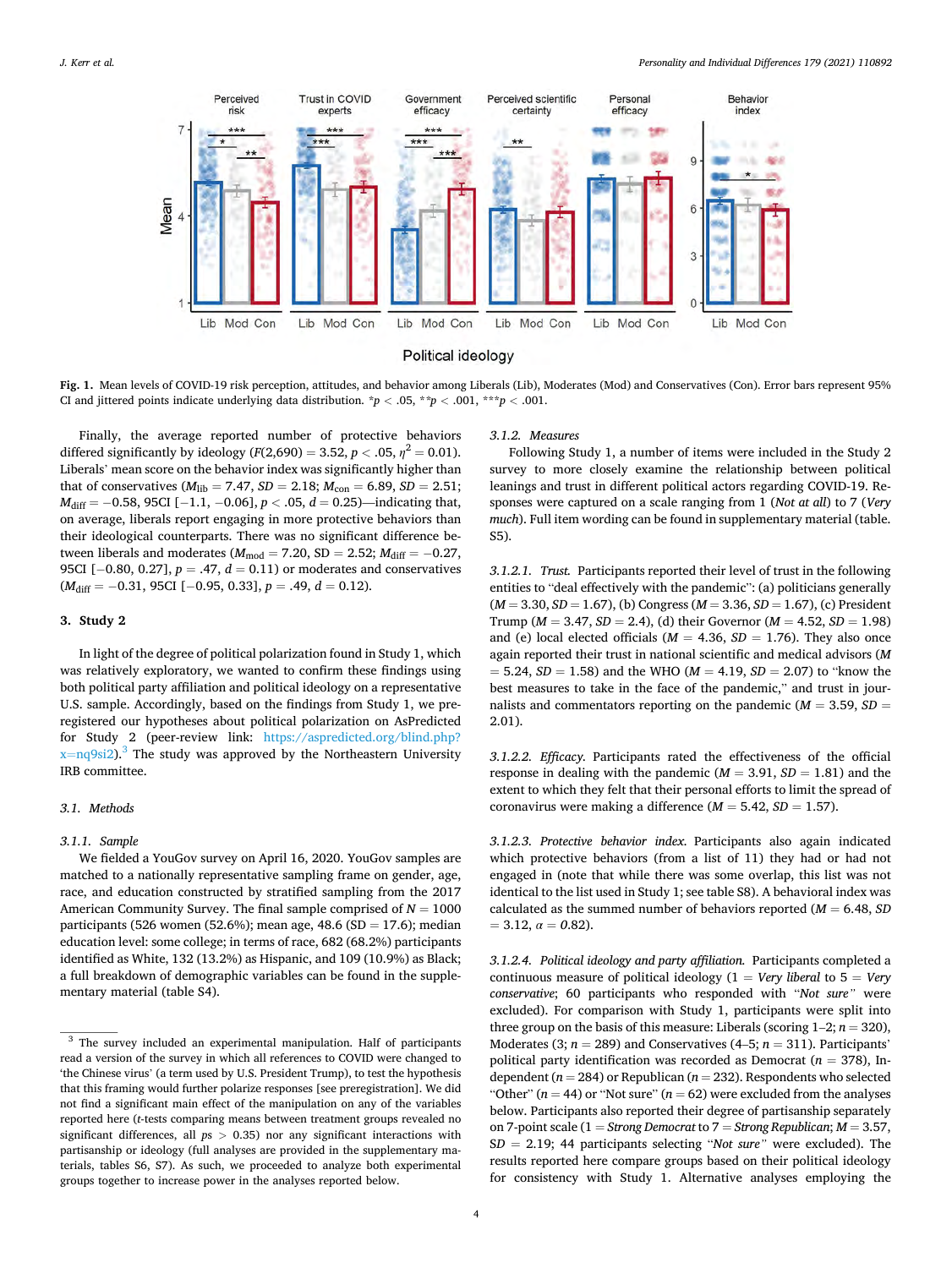continuous ideology and categorical partisanship variables returned very similar results to those reported here $4$  and can be found in the supplementary material (tables S5, S9, Fig. S1). Respondents also reported their U.S. state of residence.

### *3.2. Results*

Given the larger number of separate dependent variables considered in Study 2, we first ran a MANOVA, which revealed a significant main effect of political ideology, *F*(22, 1792) = 35.54, Wilks' *λ* = 0.48, *p <* .001,  $\eta^2$  = 0.30, indicating that COVID-19 attitudes and behavior differed across ideological groups. The results of the pre-registered univariate analyses using ANONVA and post hoc adjustment using Tukey's HSD for each variable are reported below and visualized in [Fig. 2.](#page-5-0)

Trust in politicians differed significantly by ideology,  $F(2, 917) =$ 16.462,  $p < .001$ ,  $\eta^2 = 0.03$ , with liberals reporting lower trust than conservatives  $(M_{\text{lib}} = 2.90, SD = 1.54; M_{\text{con}} = 3.65, SD = 1.76; M_{\text{diff}} =$ 0.75, 95CI [0.44, 1.05],  $p < .001$ ,  $d = -0.45$ ), and moderates ( $M_{\text{mod}} =$ 3.27,  $SD = 1.59$ ;  $M_{\text{diff}} = 0.36$ , 95CI [0.05, 0.67],  $p < .05$ ,  $d = -0.23$ ). Moderates were also less trusting of politicians than conservatives ( $M_{\text{diff}}$ ) = 0.38, 95CI [0.07, 0.7], *p <* .05, *d* = − 0.23).

In contrast there was no significant difference between ideological groups in terms of their trust in Congress  $(F(2, 917) = 0.797, p = .45;$  $M_{\text{lib}} = 3.38, SD = 1.61; M_{\text{mod}} = 3.38, SD = 1.56; M_{\text{con}} = 3.23, SD = 1.81;$ *M*<sub>diff:lib-mod</sub> = −0.01, 95CI [−0.32, 0.31], *p* = .99, *d* = 0.00; *M*<sub>diff:lib-con</sub> = − 0.15, 95CI [− 0.46, 0.16], *p* = .5, *d* = 0.09; *M*diff:mod-con = − 0.14, 95CI [− 0.46, 0.18], *p* = .55, *d* = 0.08).

Ideology was significantly associated with trust in the state governor regarding the pandemic response,  $F(2, 915) = 3.737$ ,  $p < .05$ ,  $\eta^2 =$ − 0.23. Liberals expressed greater trust in their governor compared to moderates ( $M_{\text{lib}} = 4.81$ ,  $SD = 2.02$ ;  $M_{\text{mod}} = 4.41$ ,  $SD = 1.99$ ;  $M_{\text{diff}} =$ − 0.40, 95CI [− 0.77, − 0.02], *p <* .05, *d* = 0.20), but there was no difference between liberals and conservatives  $(M_{con} = 4.46, SD = 1.93;$ *M*<sub>diff</sub> = −0.35, 95CI [−0.72, 0.02], *p* = .07, *d* = 0.18), or moderates and conservatives ( $M_{\text{diff}} = 0.04$ , 95CI [−0.33, 0.42],  $p = .96$ ,  $d = -0.02$ ).

There was no significant difference between groups in terms of trust in local officials ( $F(2, 916) = 1.778$ ,  $p = .17$ ;  $M_{\text{lib}} = 4.54$ ,  $SD = 1.78$ ;  $M_{\text{mod}} = 4.28$ ,  $SD = 1.74$ ;  $M_{\text{con}} = 4.35$ ,  $SD = 1.76$ ;  $M_{\text{diff:lib-mod}} = -0.26$ , 95CI [-0.6, 0.08],  $p = .17$ ,  $d = 0.15$ ;  $M<sub>diff:lib-con</sub> = -0.19$ , 95CI [-0.52, 0.14], *p* = .38, *d* = 0.11; *M*<sub>diff:mod-con</sub> = 0.07, 95CI [−0.27, 0.41], *p* = .87,  $d = -0.04$ .

Trust in President Trump to handle the pandemic differed considerably by ideology, and here we see the largest effect of ideology on trust:  $F(2, 914) = 363.499$ ,  $p < .001$ ,  $\eta^2 = 0.44$ . Specifically, liberals placed significantly less trust in the President compared to conservatives  $(M_{\text{lib}} = 1.66, SD = 1.44; M_{\text{con}} = 5.57, SD = 1.81; M_{\text{diff}} = 3.90, 95CI$ [3.56, 4.24],  $p < .001$ ,  $d = -2.39$ ) and moderates ( $M_{\text{mod}} = 3.21$ ,  $SD =$ 2.19; *M*<sub>diff</sub> = 1.55, 95CI [1.2, 1.9], *p* < .001, *d* = −0.84). Moderates in turn were also less trusting of Trump than conservatives ( $M_{\text{diff}} = 2.35$ , 95CI [2, 2.7], *p <* .001, *d* = − 1.17).

Considering national scientific and medical advisors, we report that trust in these actors to know the best measures to take differs significantly across ideological lines,  $F(2, 914) = 31.925$ ,  $p < .001$ ,  $\eta^2 = 0.06$ ). Liberals were more trusting of advisors than conservatives  $(M_{\text{lib}} = 5.81,$ *SD* = 1.41; *M*<sub>con</sub> = 4.85, *SD* = 1.60; *M*<sub>diff</sub> = −0.96, 95CI [−1.24, −0.67],  $p < .001$ ,  $d = 0.64$ ) and moderates ( $M_{\text{mod}} = 5.23$ ,  $SD = 1.53$ ;  $M_{\text{diff}} =$ − 0.57, 95CI [− 0.86, − 0.28], *p <* .001, *d* = 0.39). Moderates were in turn more trusting than conservatives ( $M_{\text{diff}} = -0.38$ , 95CI [-0.67, − 0.09], *p <* .05, *d* = 0.25).

Result were similar for trust in the WHO, *F*(2, 913) = 164.447, p *<* .001,  $\eta^2$  = 0.26; liberals expressed greater trust in the WHO than conservatives ( $M_{\text{lib}} = 5.41$ ,  $SD = 1.47$ ;  $M_{\text{con}} = 2.82$ ,  $SD = 1.99$ ;  $M_{\text{diff}} =$ − 2.6, 95CI [− 2.93, − 2.26], *p <* .001, *d* = 1.48) and moderates (*M*mod =  $4.36, SD = 1.92; M<sub>diff</sub> = -1.05, 95CI [-1.39, -0.7], p < .001, d = 0.61$ and moderates expressed more trust than conservatives  $(M<sub>diff</sub> = -1.55,$ 95CI [-1.89, -1.2], *p* < .001, *d* = 0.79). We note the pattern of effects reported for trust in advisors and the WHO here mirrors those reported in Study 1 for the composite trust in experts measure.

Trust in journalists followed a similar pattern, *F*(2, 914) = 131.813,  $p < .001$ ,  $\eta^2 = 0.22$ ; liberals were more trusting of journalists than conservatives ( $M_{\text{lib}} = 4.72$ ,  $SD = 1.69$ ;  $M_{\text{con}} = 2.40$ ,  $SD = 1.84$ ;  $M_{\text{diff}} =$ − 2.32, 95CI [− 2.66, − 1.99], *p <* .001, *d* = 1.32) and moderates (*M*mod = 3.72, *SD* = 1.88; *M*diff = − 1, 95CI [− 1.35, − 0.66], *p <* .001, *d* = 0.56), with moderates also more trusting than conservatives ( $M_{\text{diff}} = -1.32$ , 95CI [− 1.67, − 0.98], *p <* .001, *d* = 0.71).

Political groups also differed in their ratings of government efficacy in the face of the pandemic,  $F(2, 916) = 168.78$ ,  $p < .001$ ,  $\eta^2 = 0.27$ . Liberals, on average ( $M_{\text{lib}} = 2.85$ ,  $SD = 1.49$ ), gave the lowest ratings followed by moderates ( $M_{\text{mod}} = 3.79$ ,  $SD = 1.77$ ) then conservatives  $(M_{\text{con}} = 5.14, SD = 1.44)$ . All groups differed significantly from each other ( $M_{\text{diff:lib-mod}} = 0.94$ , 95CI [0.64, 1.23],  $p < .001$ ,  $d = -0.57$ ;  $M_{\text{diff}}$  $l_{\text{lib-con}} = 2.29, 95 \text{CI} [1.99, 2.58], p < .001, d = -1.56; M_{\text{diff:mod-con}} = 1.35,$ 95CI  $[1.05, 1.65]$ ,  $p < .001$ ,  $d = -0.84$ ).

In agreement with the results of Study 1, we report no significant effect of ideology on ratings of personal efficacy  $(F(2, 916) = 1.748, p =$  $.17$ ;  $M_{\text{lib}} = 5.61$ ,  $SD = 1.42$ ;  $M_{\text{mod}} = 5.43$ ,  $SD = 1.56$ ;  $M_{\text{con}} = 5.4$ ,  $SD = 1.56$ 1.59;  $M_{\text{diff:lib-mod}} = -0.18$ , 95CI  $[-0.47, 0.11]$ ,  $p = .30$ ,  $d = 0.12$ ;  $M_{\text{diff:lib}}$ con = − 0.21, 95CI [− 0.49, 0.08], *p* = .20, *d* = 0.14; *M*diff:mod-con = − 0.03, 95CI [-0.32, 0.27], *p* = .97, *d* = 0.02).

Lastly, we report a significant effect of ideology on reported preventative behaviors,  $F(2, 891) = 8.265$ ,  $p < .001$ ,  $\eta^2 = 0.02$ . Consistent with Study 1, liberals' average score on the behavior index was significantly higher than conservatives ( $M_{\text{lib}} = 7.22$ ,  $SD = 2.78$ ;  $M_{\text{con}} = 6.05$ , *SD* = 3.17; *M*<sub>diff</sub> = −1.17, 95CI [−1.73, −0.61], *p* < .001, *d* = 0.39) and moderates ( $M_{\text{mod}}$  = 6.47, *SD* = 3.09;  $M_{\text{diff}}$  = −0.75, 95CI [−1.33, − 0.18], *p <* .05, *d* = 0.26), indicating that liberals report engaging in more protective behaviors. There was no significant difference between moderates and conservatives ( $M_{\text{diff}}$  = −0.42, 95CI [−1, 0.16], *p* = .20, *d*  $= 0.13$ .

We conducted an additional exploratory analysis to determine if the effect of ideology on trust in governors is conditional on the party affiliation of the governor in a respondent's home state—that is, do Americans place greater trust in their governors to handle the pandemic when they share partisan or ideological identities? Gubernatorial party data was sourced from Ballotpedia.com (26 Democrat governors and 27 Republican governors) and participants coded as living in a state with a Democrat ( $n = 556$ ) or Republican ( $n = 439$ ) governor. A 3(ideology)x2 (Governor party) ANOVA of trust in governor revealed a significant interaction  $F(2,907) = 52.94$ ,  $p < .001$ ,  $\eta^2 = 0.10$ , visualized in [Fig. 3.](#page-5-0)

Post hoc comparisons (Tukey's HSD) revealed that liberals reported significantly higher trust in their governors when they were Democrats  $(M_{\text{Dem}} = 5.62, SD = 1.56)$  rather than Republicans ( $M_{\text{Ren}} = 3.61, SD = 1.56$ ) 2.04; *M*<sub>diff</sub> = −2.01, 95CI[−2.41, -1.60], *p* < .001, *d* = 1.11). A similar, albeit weaker, difference was noted for moderates living in Democratic vs. Republican governor states ( $M_{\text{Dem}} = 4.71$ ,  $SD = 1.88$ ;  $M_{\text{Rep}} = 4.07$ ,  $SD = 2.06$ ;  $M_{\text{diff}} = -0.65$ , 95CI [-1.10, -0.19],  $p < .01$ ,  $d = 0.33$ ). Conversely, conservatives who lived in states with a Democratic governor reported lower trust in their governors than those who lived in Republican governor states ( $M_{\text{Dem}} = 3.98$ ,  $SD = 2.02$ ;  $M_{\text{Rep}} = 5.07$ ,  $SD =$ 1.60;  $M_{\text{diff}} = 1.10$ , 95CI [0.68, 1.51],  $p < .001$ ,  $d = -0.60$ ).

#### **4. Discussion**

Political orientation is associated with views on a panoply of social issues [\(Jost et al., 2003](#page-7-0); [Sterling, Jost,](#page-8-0) & Hardin, 2019), and the results of the two studies presented here show COVID-19 is no exception. Across two national studies we report that conservative political ideology is

<sup>4</sup> The pattern of pairwise significant differences between liberals and conservatives, and Democrats and Republicans was identical across all variables.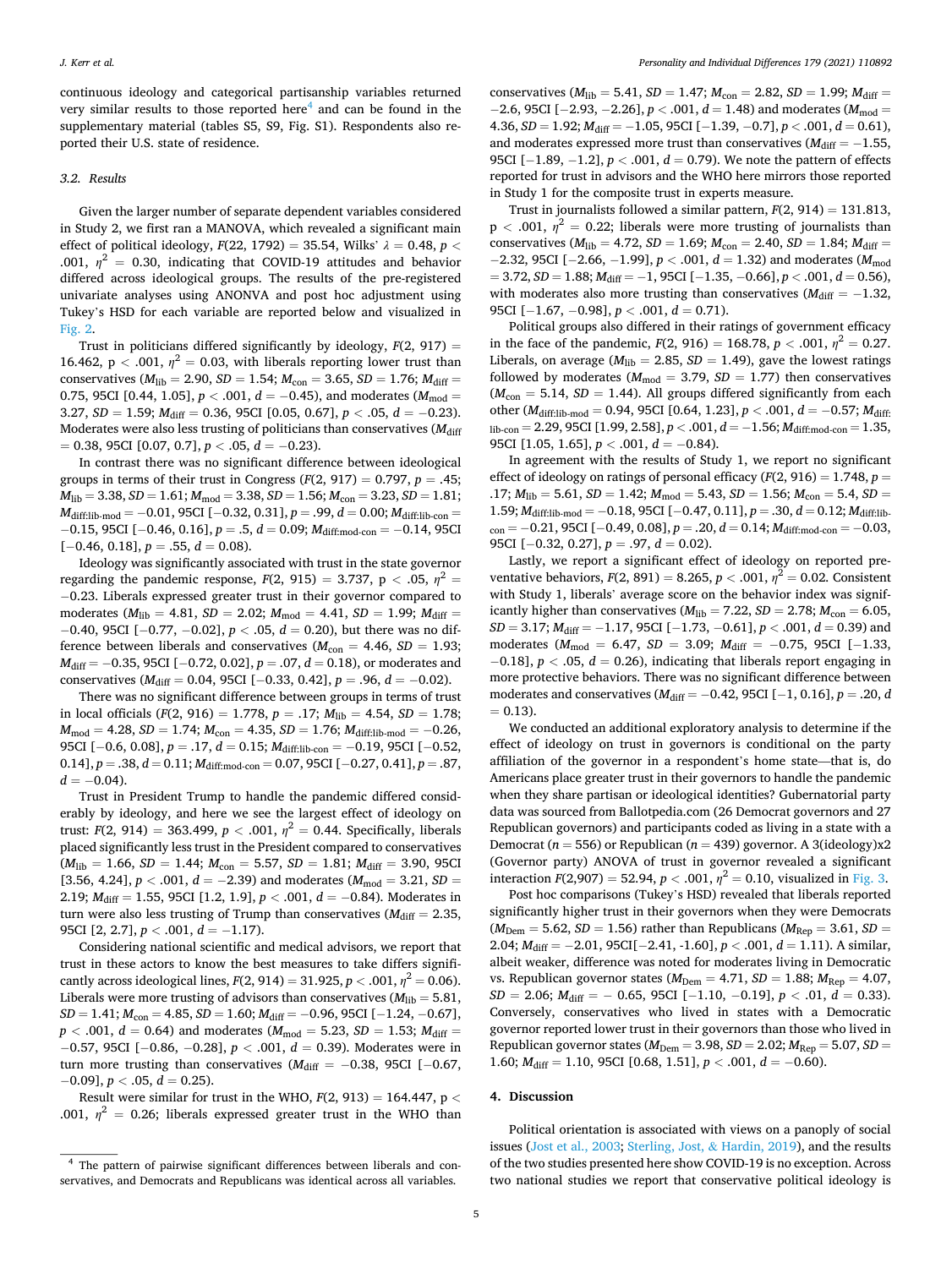<span id="page-5-0"></span>*J. Kerr et al.* 



**Fig. 2.** Mean scores on trust (A) and efficacy (B) items and mean number of protective behaviors reported (C), by political ideology. Error bars represent 95% CI and jittered points indicate underlying distribution.  $\dot{p}$  < .05,  $\dot{p}$  +  $\dot{p}$  < .001,  $\dot{p}$  +  $\dot{p}$  < .001.



**Fig. 3.** Mean trust in governor among political groups in states with Democratic and Republican Governors. \**p <* .05, \**\*p <* .001, \*\*\**p <* .001.

significantly linked to greater trust in government authorities to manage COVID-19, lower trust in scientists and the WHO and lower perceived risk of the virus. We also report that these ideological differences are significantly associated with behavior: conservative participants reported fewer protective actions such wearing a mask or handwashing. In the case of Study 2, results proved robust and were further corroborated with an alternative measure of political orientation: party identification (see supplementary materials). These effects were also not trivial, nearly all significant partisan differences revealed standardized effect-sizes in the range of medium to high ([Cohen, 1988](#page-7-0); Funder & [Ozer, 2019](#page-7-0)).

The public health implications of these political differences are important. Already there is emerging evidence that political divisions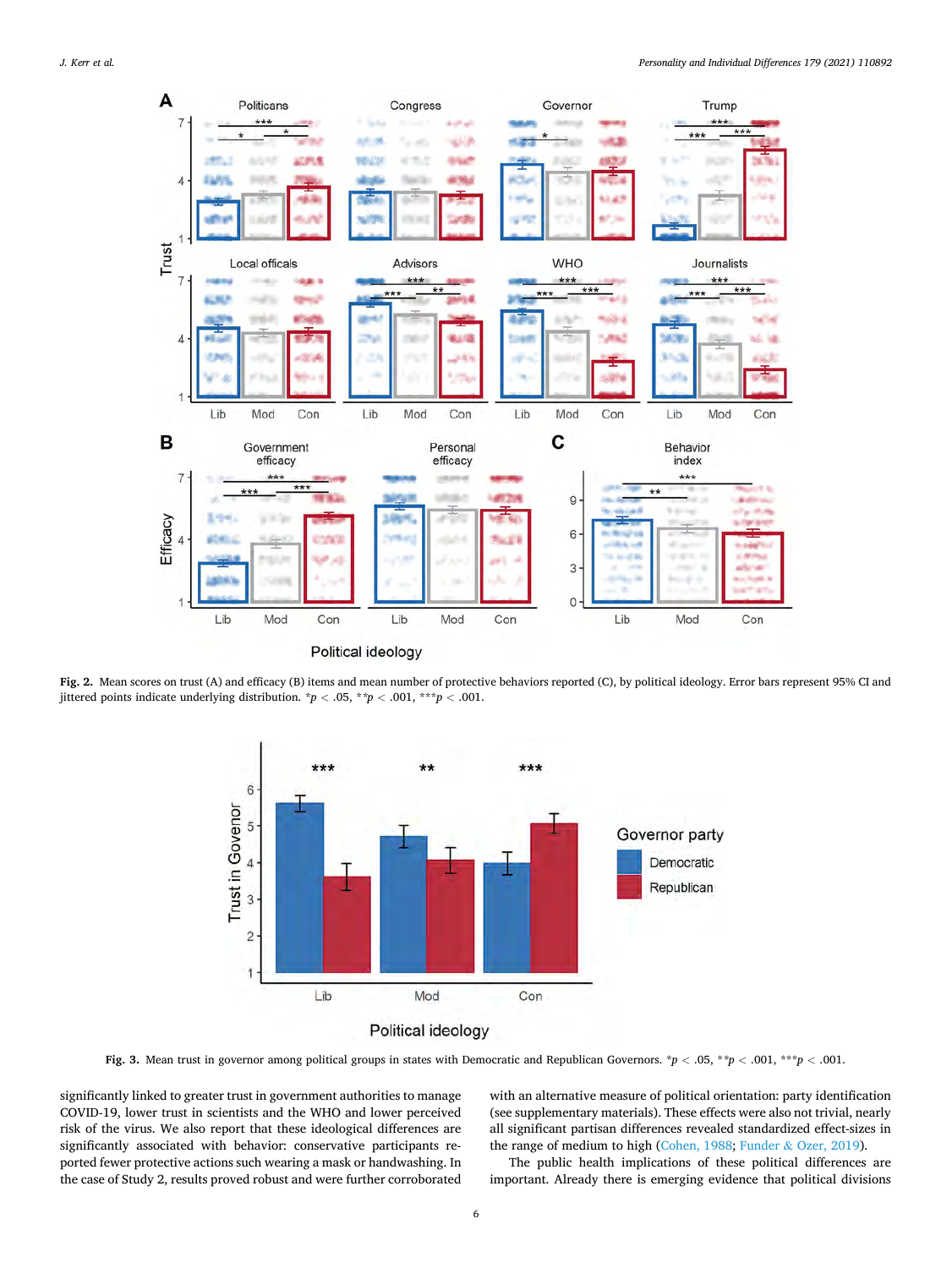have delayed implementation of lockdown measures, with US counties with Republican majorities slower to act in the face of the outbreak, leading to increased infections [\(Rosenfeld, 2020\)](#page-8-0). In fact, epidemiological models using GPS location data estimate that political polarization on COVID-19 results in inefficient rates of social distancing across the U.S. population, which is associated with higher disease transmission and economic costs [\(Gollwitzer et al., 2020](#page-7-0); [Allcott et al., 2020](#page-7-0)). Similar ideological and partisan differences have been noted with regard to the acceptability COVID-19 vaccines, with US conservatives and Republicans less likely to report intentions to receive a vaccine (Kerr et al., [2020; Khubchandani et al., 2021;](#page-7-0) [Roozenbeek et al., 2020](#page-8-0)).

Whether the lower risk perceptions among conservatives is a product of right-wing attitudes more generally or due to elite top-down messaging and media polarization remains an open question. On the one hand, it is possible that fundamental psychological motivations underpinning ideology influence perceptions of COVID-19 risk. For example, [Choma, Hanoch, Gummerum, and Hodson \(2013\)](#page-7-0) report that liberals, compared to conservatives, express greater concern over risks which pose a threat not just to the individual but to society as whole, for example, smoking, pesticides, and handguns. The authors suggest that this difference may arise from liberal's greater endorsement of moral foundations pertaining to the harm and care of others ([Graham, Haidt,](#page-7-0)  $\&$ [Nosek, 2009](#page-7-0)). In the context of COVID-19, research has also found that egalitarian—as opposed to individualistic worldviews—are strongly associated with higher coronavirus risk perceptions ([Dryhurst et al.,](#page-7-0)  [2020\)](#page-7-0).

On the other hand, conservatives' relative ambivalence over COVID-19 might simply arise from the political messaging of President Trump and other Republican party elites who, at the time of the surveys, consistently downplayed the threat posed by the virus in press conferences and tweets (Yamey & [Gonsalves, 2020](#page-8-0)). As shown in our analysis of trust in Governors (Study 2) individuals express greater trust in the political elites on 'their side' at the state level, in agreement with previous research examining trust in elected officials in the US (e.g., [Citrin](#page-7-0)  & [Green, 1986](#page-7-0); [Morisi, Jost,](#page-7-0) & Singh, 2019). Assuming that conservative attitudes are influenced to some degree by elite messages, political discourse is therefore a possible avenue by which conservative attitudes might be aligned with public health targets. As trusted sources among the right, the President and other Republican leaders are in a privileged position to influence conservatives' opinion on the virus and urge an evidence-based course of action towards limiting the spread of the virus (e.g., following WHO and CDC guidelines on social distancing). At the time of writing, the Republican leadership has not been forthcoming with such recommendations (Dearen & [Stobbe, 2020;](#page-7-0) [Yamey](#page-8-0) & Gon[salves, 2020](#page-8-0)). In fact, analyses of tweets from members of the U.S. House and Senate reveal strong polarization in elite communication on the issue, with Democratic elites emphasizing threats to public health while Republican elites focus more on business impacts and blaming China ([Green et al., 2020](#page-7-0)). Other research also finds a high degree of polarization on Twitter with users from liberal-leaning states being highly critical of political elites whereas users from conservative-leaning states consistently promote hashtags in support of the President and are less likely to promote health preventative behaviors online ([Jiang, Chen,](#page-7-0)  [Yan, Lerman,](#page-7-0) & Ferrara, 2020). As the current studies show, Republicans and conservatives place a great deal of trust in the President and government and are therefore are more likely to form a perception of the virus that aligns with the President's talking points. As noted by [Jacquet,](#page-7-0)  [Dietrich, and Jost \(2014\)](#page-7-0), conservative attitudes on a range of social issues are likely a result of both "bottom-up" psychological and "topdown" situational mechanisms in concert (see also [Jost, Federico,](#page-7-0) & [Napier, 2009](#page-7-0)). Future research is needed to disentangle the relative contribution of each pathway in influencing COVID-19 attitudes.

Considering more bottom-up influences, solution aversion, a form of motivated reasoning, offers another possible explanation for conservatives' lower risk perception and level of engagement in protective behaviors. Solution aversion refers to individuals' tendency to downplay

risks because to acknowledge the threat would be to invite politically uncongenial policy solutions. Put another way, individuals ascribe less weight to risks requiring value-incongruent mitigation solutions. [Campbell and Kay \(2014\)](#page-7-0) outline that conservative denial of climate change impacts as a form of solution aversion; right wing individuals are motivated to deny climate risks not necessarily because they don't understand the science but because acknowledging them would be to implicitly acknowledge the need for government interventions (e.g., carbon taxes) which conflicts with free-market values (a key component of U.S. conservative ideology; [Azevedo, Jost, Rothmund,](#page-7-0) & Sterling, [2019\)](#page-7-0).

A similar process could be at play in relation to COVID-19. Government restrictions on individual freedom of movement and business operations are key plank of the public health response to the virus. Through a process of motivated reasoning, conservative Americans may be drawn to the conclusion that the virus is not a great threat, negating the need for unpalatable government interventions. Indeed, previous research has found that individualistic worldviews (favoring individual rights over government intervention) were a consistent, negative correlate of COVID-19 risk perceptions in the U.S. and several other countries [\(Dryhurst et al., 2020](#page-7-0)). As a potential intervention to counteract solution aversion, [Campbell \(2018\)](#page-7-0) suggests "ideological affirmation"—or acknowledging the importance and value of an individual's ideological position before proposing a solution. Future experimental research could explore the efficacy of this approach in reducing political polarization on the COVID-19 pandemic response.

Of course, our research is not without limitations. A key limitation of the current research is its cross-sectional nature, which limits the inferences that can be made regarding the causal direction of the effects. To ensure the robustness of the strong and significant partisan differences observed here across a range of different measures and operationalization's of political orientation, we conducted two separate national surveys (one pre-registered) about one month apart. Although it is unlikely that the virus engendered a major shift in individuals' political ideology given that ideology is a relatively stable construct in adults [\(Peterson, Smith,](#page-8-0) & Hibbing, 2020; Sears & [Funk, 1999](#page-8-0)), it is possible that over the longer term the threat the virus poses to public health and the economy may shift Americans towards a more conservative political stance. For example, [Duckitt and Fisher \(2003\)](#page-7-0) provide experimental evidence that dangerous and threatening environments push people towards conservative social values. Indeed, after the 9/11 World Trade Centre bombings, U.S. politics and Americans' personal political views gravitated towards the conservative end of the ideological spectrum ([Hersh, 2013;](#page-7-0) Nail & [McGregor, 2009\)](#page-7-0). Lastly, we note that the extremity of these results may be specific to the dynamics of U.S. politics. Public opinion is less likely to become heavily polarized when elites are in consensus. For example, in contrast to the United States, Canadian political elites and the public have shown a unique level of cross-partisan consensus on COVID-19 [\(Merkley et al., 2020\)](#page-7-0).

In conclusion, our converging results across two separate national surveys and multiple measures of political orientation support the conclusion that COVID-19 attitudes and behaviors vary significantly between conservatives and liberals in the US. In order to effectively manage the pandemic, bipartisan consensus is required. Future research should address how to effectively bridge the partisan divide on COVID-19 pandemic response.

#### **CRediT authorship contribution statement**

**John Kerr:** Conceptualization, Methodology, Writing – review & editing, Supervision, Funding acquisition. **Costas Panagopoulos:**  Conceptualization, Methodology, Writing – review & editing, Supervision, Funding acquisition. **Sander van der Linden:** Data curation, Methodology, Visualization, Formal analysis, Writing – original draft.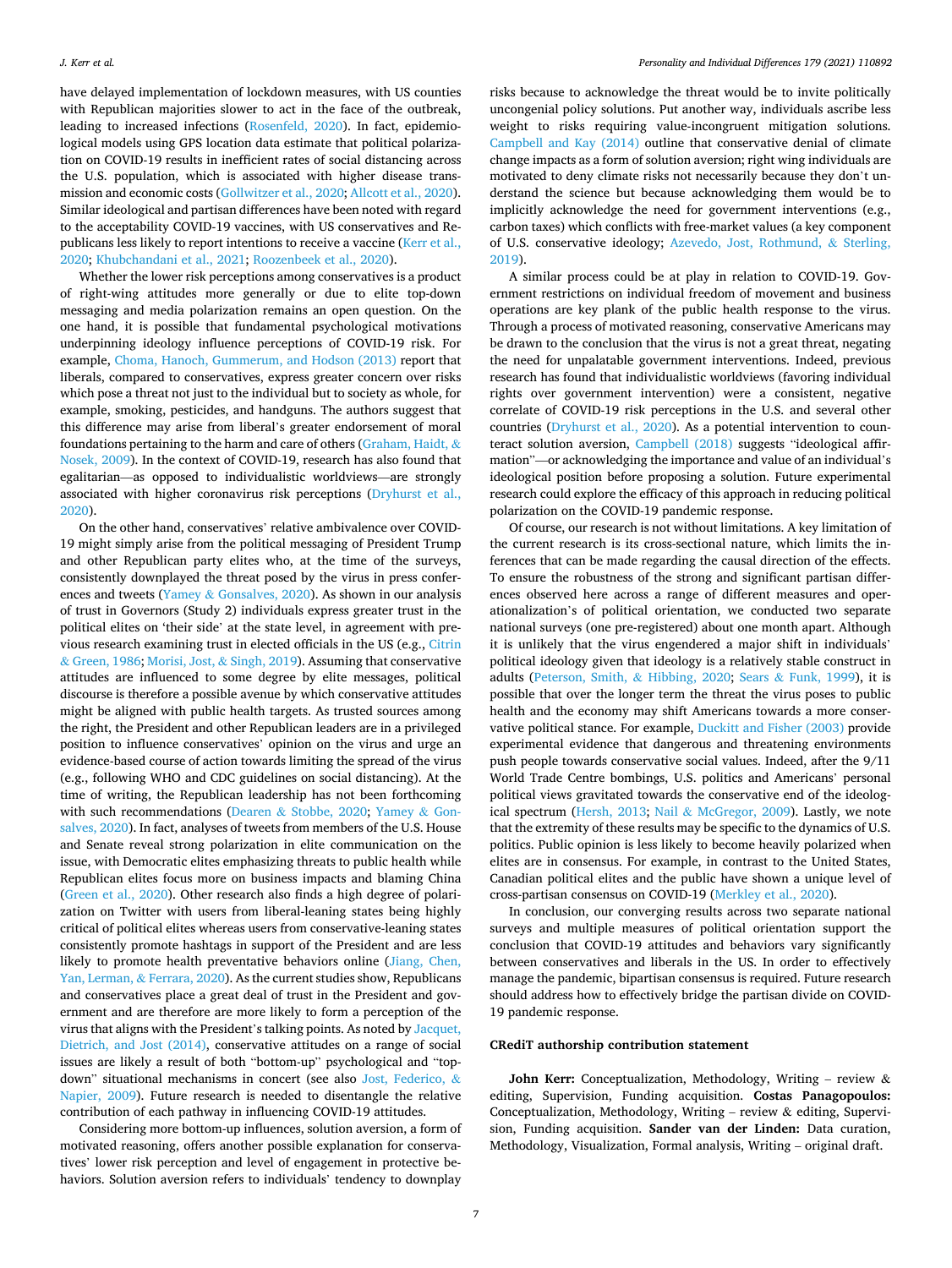#### <span id="page-7-0"></span>**Appendix A. Supplementary data**

Supplementary data to this article can be found online at [https://doi.](https://doi.org/10.1016/j.paid.2021.110892)  [org/10.1016/j.paid.2021.110892.](https://doi.org/10.1016/j.paid.2021.110892)

## **References**

- Ajzen, I., & Fishbein, M. (1977). Attitude-behavior relations: A theoretical analysis and review of empirical research. *Psychological Bulletin*, 84(5), 888-918. https:// [10.1037/0033-2909.84.5.888.](https://doi.org/10.1037/0033-2909.84.5.888)
- Allcott, H., Boxell, L., Conway, J., Gentzkow, M., Thaler, M., & Yang, D. Y. (2020). Polarization and public health: Partisan differences in social distancing during the Coronavirus pandemic. NBER Working Paper, (w26946).
- Azevedo, F., Jost, J. T., Rothmund, T., & Sterling, J. (2019). Neoliberal ideology and the justification of inequality in capitalist societies: Why social and economic dimensions of ideology are intertwined. *Journal of Social Issues, 75*(1), 49–88. [https://doi.org/10.1111/josi.12310.](https://doi.org/10.1111/josi.12310)
- [Baron, J., & Jost, J. T. \(2019\). False equivalence: Are liberals and conservatives in the](http://refhub.elsevier.com/S0191-8869(21)00267-1/rf0015) United States equally biased? *[Perspectives on Psychological Science, 14](http://refhub.elsevier.com/S0191-8869(21)00267-1/rf0015)*(2), 292–303.

[Bartels, L. M. \(2002\). Beyond the running tally: Partisan bias in political perceptions.](http://refhub.elsevier.com/S0191-8869(21)00267-1/rf0020) *[Political Behavior, 24](http://refhub.elsevier.com/S0191-8869(21)00267-1/rf0020)*(2), 117–150.

- [Bolsen, T., & Druckman, J. N. \(2015\). Counteracting the politicization of science.](http://refhub.elsevier.com/S0191-8869(21)00267-1/rf0025) *Journal [of Communication, 65](http://refhub.elsevier.com/S0191-8869(21)00267-1/rf0025)*(5), 745–769.
- Campbell, T. H. (2018). Solution aversion. Behavioural Public Policy Blog. , March 27 <https://bppblog.com/2018/03/27/solution-aversion/>.
- Campbell, T. H., & Kay, A. C. (2014). Solution aversion: On the relation between ideology and motivated disbelief. *Journal of Personality and Social Psychology, 107*(5), 809–824. <https://doi.org/10.1037/a0037963>.
- Center for Systems Science and Engineering (CSSE), 2020. COVID-19 dashboard. John Hopkins University, USA. Retrieved from [https://coronavirus.jhu.edu/us-map.](https://coronavirus.jhu.edu/us-map)
- [Choma, B. L., Hanoch, Y., Gummerum, M., & Hodson, G. \(2013\). Relations between risk](http://refhub.elsevier.com/S0191-8869(21)00267-1/rf0040)  [perceptions and socio-political ideology are domain- and ideology- dependent.](http://refhub.elsevier.com/S0191-8869(21)00267-1/rf0040) *[Personality and Individual Differences, 54](http://refhub.elsevier.com/S0191-8869(21)00267-1/rf0040)*(1), 29–34.
- Citrin, J., & Green, D. P. (1986). Presidential leadership and the resurgence of trust in government. *British Journal of Political Science, 16*(4), 431–453. [https://doi.org/](https://doi.org/10.1017/S0007123400004518)  [10.1017/S0007123400004518.](https://doi.org/10.1017/S0007123400004518)
- [Cohen, G. L. \(2003\). Party over policy: The dominating impact of group influence on](http://refhub.elsevier.com/S0191-8869(21)00267-1/rf0050)  political beliefs. *[Journal of Personality and Social Psychology, 85](http://refhub.elsevier.com/S0191-8869(21)00267-1/rf0050)*(5), 808–822. Cohen, J. (1988). *[Statistical power analysis for the behavioral sciences](http://refhub.elsevier.com/S0191-8869(21)00267-1/rf0055)*. Hillsdale, NJ: L.
- [Erlbaum Associates](http://refhub.elsevier.com/S0191-8869(21)00267-1/rf0055). Congressional Budget Office (CBO). (2020). Interim economic projections for 2020 and
- 2021. *Available from*.<https://www.cbo.gov/publication/56351>. Dearen, J., & Stobbe, M. (2020, May 13). Read "Shelved" CDC guidelines on U.S. Coronavirus reopening. Time. [https://time.com/5836115/cdc-guidance-reopeni](https://time.com/5836115/cdc-guidance-reopening-white-house/)  [ng-white-house/](https://time.com/5836115/cdc-guidance-reopening-white-house/).
- [Ditto, P. H., Liu, B. S., Clark, C. J., Wojcik, S. P., Chen, E. E., Grady, R. H.,](http://refhub.elsevier.com/S0191-8869(21)00267-1/rf0065) … Zinger, J. F. [\(2019\). At least bias is bipartisan: A meta-analytic comparison of partisan bias in](http://refhub.elsevier.com/S0191-8869(21)00267-1/rf0065)  liberals and conservatives. *[Perspectives on Psychological Science, 14](http://refhub.elsevier.com/S0191-8869(21)00267-1/rf0065)*(2), 273–291.
- [Druckman, J. N. \(2017\). The crisis of politicization within and beyond science.](http://refhub.elsevier.com/S0191-8869(21)00267-1/rf0070) *Nature [Human Behaviour, 1](http://refhub.elsevier.com/S0191-8869(21)00267-1/rf0070)*(9), 615–617.
- [Druckman, J. N., Klar, S., Krupnikov, Y., Levendusky, M., & Ryan, J. B. \(2020\). How](http://refhub.elsevier.com/S0191-8869(21)00267-1/rf0075) affective polarization shapes Americans' [political beliefs: A study of response to the](http://refhub.elsevier.com/S0191-8869(21)00267-1/rf0075)  COVID-19 pandemic. *[Journal of Experimental Political Science](http://refhub.elsevier.com/S0191-8869(21)00267-1/rf0075)*, 1–20.
- [Druckman, J. N., Peterson, E., & Slothuus, R. \(2013\). How elite partisan polarization](http://refhub.elsevier.com/S0191-8869(21)00267-1/rf0080) [affects public opinion formation.](http://refhub.elsevier.com/S0191-8869(21)00267-1/rf0080) *American Political Science Review*, 57–79.
- [Drummond, C., & Fischhoff, B. \(2017\). Individuals with greater science literacy and](http://refhub.elsevier.com/S0191-8869(21)00267-1/rf0085) [education have more polarized beliefs on controversial science topics.](http://refhub.elsevier.com/S0191-8869(21)00267-1/rf0085) *Proceedings of [the National Academy of Sciences, 114](http://refhub.elsevier.com/S0191-8869(21)00267-1/rf0085)*(36), 9587–9592.
- Dryhurst, S., Schneider, C. R., Kerr, J., Freeman, A. L. J., Recchia, G., van der Bles, A. M., van der Linden, S. (2020). Risk perceptions of COVID-19 around the world. *Journal of Risk Research, 23*(7), 994–1006. [https://doi.org/10.1080/](https://doi.org/10.1080/13669877.2020.1758193) [13669877.2020.1758193](https://doi.org/10.1080/13669877.2020.1758193).
- Duckitt, J., & Fisher, K. (2003). The impact of social threat on worldview and ideological attitudes. *Political Psychology, 24*(1), 199–222. [https://doi.org/10.1111/0162-](https://doi.org/10.1111/0162-895X.00322) [895X.00322](https://doi.org/10.1111/0162-895X.00322).
- [Dunlap, R. E., & McCright, A. M. \(2011\). Organized climate change denial. In](http://refhub.elsevier.com/S0191-8869(21)00267-1/rf0100) *The Oxford [handbook of climate change and society](http://refhub.elsevier.com/S0191-8869(21)00267-1/rf0100)* (pp. 144–160). Oxford University Press.
- Edelman, A., & Smith, A. (2020). Biden says Trump can't stop violence he has "fomented" for years. *NBC News*. August 31 [https://www.nbcnews.com/politics/20](https://www.nbcnews.com/politics/2020-election/biden-say-trump-can-t-stop-violence-because-he-has-n1238858)  [20-election/biden-say-trump-can-t-stop-violence-because-he-has-n1238858](https://www.nbcnews.com/politics/2020-election/biden-say-trump-can-t-stop-violence-because-he-has-n1238858).
- Fiorina, M. P. (2017). *[Unstable majorities: Polarization, party sorting, and political stalemate](http://refhub.elsevier.com/S0191-8869(21)00267-1/rf0110)*. [Hoover Press.](http://refhub.elsevier.com/S0191-8869(21)00267-1/rf0110)
- [Funder, D. C., & Ozer, D. J. \(2019\). Evaluating effect size in psychological research:](http://refhub.elsevier.com/S0191-8869(21)00267-1/rf0115)  Sense and nonsense. *[Advances in Methods and Practices in Psychological Science, 2](http://refhub.elsevier.com/S0191-8869(21)00267-1/rf0115)*(2), 156–[168](http://refhub.elsevier.com/S0191-8869(21)00267-1/rf0115).
- Gauchat, G. (2012). Politicization of science in the public sphere. *American Sociological Review, 77*(2), 167–187. <https://doi.org/10.1177/0003122412438225>.
- Glueck, K., & Ember, S. (2020). Joe Biden and Bernie Sanders rebuke Trump over virus: "The clock is ticking.". *New York Times*. March 12 [https://www.nytimes.com/2020/](https://www.nytimes.com/2020/03/12/us/politics/joe-biden-coronavirus.html)  [03/12/us/politics/joe-biden-coronavirus.html.](https://www.nytimes.com/2020/03/12/us/politics/joe-biden-coronavirus.html)
- Gollwitzer, A, Martel, C, Brady, W, Pärnamets, P, Freedman, I, Knowles, E, & Van Bavel, J (2020). Partisan differences in physical distancing are linked to health outcomes during the COVID-19 pandemic. *Nature Human Behaviour, 4*, 1186–1197. <https://doi.org/10.1038/s41562-020-00977-7>.
- Graham, J., Haidt, J., & Nosek, B. A. (2009). Liberals and conservatives rely on different sets of moral foundations. *Journal of Personality and Social Psychology, 96*(5), 1029–1046. [https://doi.org/10.1037/a0015141.](https://doi.org/10.1037/a0015141)
- Green, J., Edgerton, J., Naftel, D., Shoub, K., & Cranmer, S. J. (2020). Elusive consensus: Polarization in elite communication on the COVID-19 pandemic. Science Advances, 6(28), eabc2717.
- Hart, P. S., Chinn, S., & Soroka, S. (2020). Politicization and polarization in COVID-19 news coverage. *Science Communication*. [https://doi.org/10.1177/](https://doi.org/10.1177/1075547020950735) [1075547020950735.](https://doi.org/10.1177/1075547020950735)
- Hersh, E. D. (2013). Long-term effect of September 11 on the political behavior of victims' families and neighbors. *Proceedings of the National Academy of Sciences of the United States of America, 110*(52), 20959–20963. [https://doi.org/10.1073/](https://doi.org/10.1073/pnas.1315043110)  [pnas.1315043110](https://doi.org/10.1073/pnas.1315043110).
- [Hetherington, M. J. \(2001\). Resurgent mass partisanship: The role of elite polarization.](http://refhub.elsevier.com/S0191-8869(21)00267-1/rf0145)  *[American Political Science Review](http://refhub.elsevier.com/S0191-8869(21)00267-1/rf0145)*, 619–631.
- [Iyengar, S., Lelkes, Y., Levendusky, M., Malhotra, N., & Westwood, S. J. \(2019\). The](http://refhub.elsevier.com/S0191-8869(21)00267-1/rf0150)  [origins and consequences of affective polarization in the United States.](http://refhub.elsevier.com/S0191-8869(21)00267-1/rf0150) *Annual [Review of Political Science, 22](http://refhub.elsevier.com/S0191-8869(21)00267-1/rf0150)*, 129–146.
- Jacquet, J., Dietrich, M., & Jost, J. T. (2014). The ideological divide and climate change opinion: "Top-down" and "bottom-up" approaches. *Frontiers in Psychology, 5*, 1458. <https://doi.org/10.3389/fpsyg.2014.01458>.
- [Jiang, J., Chen, E., Yan, S., Lerman, K., & Ferrara, E. \(2020\). Political polarization drives](http://refhub.elsevier.com/S0191-8869(21)00267-1/rf0160)  [online conversations about COVID-19 in the United States.](http://refhub.elsevier.com/S0191-8869(21)00267-1/rf0160) *Human Behavior and [Emerging Technologies, 2](http://refhub.elsevier.com/S0191-8869(21)00267-1/rf0160)*(3), 200–211.
- [Jost, J. T. \(2006\). The end of the end of ideology.](http://refhub.elsevier.com/S0191-8869(21)00267-1/rf0165) *American Psychologist, 61*(7), 651–670. [Jost, J. T. \(2017\). Ideological asymmetries and the essence of political psychology.](http://refhub.elsevier.com/S0191-8869(21)00267-1/rf0170)
- *[Political Psychology, 38](http://refhub.elsevier.com/S0191-8869(21)00267-1/rf0170)*(2), 167–208. Jost, J. T. (2020). *[A theory of system justification](http://refhub.elsevier.com/S0191-8869(21)00267-1/rf0175)*. Harvard University Press. [Jost, J. T., Federico, C. M., & Napier, J. L. \(2009\). Political ideology: Its structure,](http://refhub.elsevier.com/S0191-8869(21)00267-1/rf0180)
- [functions, and elective affinities.](http://refhub.elsevier.com/S0191-8869(21)00267-1/rf0180) *Annual Review of Psychology, 60*, 307–337.
- [Jost, J. T., Kruglanski, A. W., Glaser, J., Sulloway, F. J., Greenberg, J., Higgins, E. T.,](http://refhub.elsevier.com/S0191-8869(21)00267-1/rf0185) … [Sidanjus, J. \(2003\). Political conservatism as motivated social cognition.](http://refhub.elsevier.com/S0191-8869(21)00267-1/rf0185)  *[Psychological Bulletin, 129](http://refhub.elsevier.com/S0191-8869(21)00267-1/rf0185)*(3), 339–375.
- [Jost, J. T., van der Linden, S., Panagopoulos, C., & Hardin, C. D. \(2018\). Ideological](http://refhub.elsevier.com/S0191-8869(21)00267-1/rf0190) [asymmetries in conformity, desire for shared reality, and the spread of](http://refhub.elsevier.com/S0191-8869(21)00267-1/rf0190)  misinformation. *[Current Opinion in Psychology, 23](http://refhub.elsevier.com/S0191-8869(21)00267-1/rf0190)*, 77–83.
- Kahan, D. M. (2012). Ideology, motivated reasoning, and cognitive reflection: An experimental study. Judgment and Decision making, 8, 407–24.
- Kerr, J. R., Schneider, C. R., Recchia, G., Dryhurst, S., Sahlin, U., Dufouil, C., Arwidson, P., Freeman, A. L. J., & van der Linden, S. (2020). Predictors of COVID-19 vaccine acceptance across time and countries. medRxiv. doi:[https://doi.org/10.1101/](https://doi.org/10.1101/2020.12.09.20246439)  [2020.12.09.20246439](https://doi.org/10.1101/2020.12.09.20246439).
- Khubchandani, J., Sharma, S., Price, J. H., Wiblishauser, M. J., Sharma, M., & Webb, F. J. (2021). COVID-19 vaccination hesitancy in the United States: A rapid national assessment. *Journal of Community Health, 46*, 270–277. [https://doi.org/10.1007/](https://doi.org/10.1007/s10900-020-00958-x)  [s10900-020-00958-x](https://doi.org/10.1007/s10900-020-00958-x).
- [Kraft, P. W., Lodge, M., & Taber, C. S. \(2015\). Why people](http://refhub.elsevier.com/S0191-8869(21)00267-1/rf0200) "don't trust the evidence" [motivated reasoning and scientific beliefs.](http://refhub.elsevier.com/S0191-8869(21)00267-1/rf0200) *The Annals of the American Academy of [Political and Social Science, 658](http://refhub.elsevier.com/S0191-8869(21)00267-1/rf0200)*(1), 121–133.
- Leonhardt, D. (2020). A complete list of Trump's attempts to play down Coronavirus. *New York Times*. March 15 [https://www.nytimes.com/2020/03/15/opinion/tru](https://www.nytimes.com/2020/03/15/opinion/trump-coronavirus.html) [mp-coronavirus.html.](https://www.nytimes.com/2020/03/15/opinion/trump-coronavirus.html)
- Martelle, S. (April 23, 2020). Wait, Trump wants to 'LIBERATE' Michigan but not Georgia? Los Angeles Times. [https://www.latimes.com/opinion/story/2020-04-23/](https://www.latimes.com/opinion/story/2020-04-23/trump-liberate-michigan-but-not-georgia)  [trump-liberate-michigan-but-not-georgia](https://www.latimes.com/opinion/story/2020-04-23/trump-liberate-michigan-but-not-georgia).

[McCarty, N., Poole, K. T., & Rosenthal, H. \(2016\).](http://refhub.elsevier.com/S0191-8869(21)00267-1/rf0210) *Polarized America: The dance of ideology [and unequal riches](http://refhub.elsevier.com/S0191-8869(21)00267-1/rf0210)*. MIT Press.

- McCright, A. M., Dentzman, K., Charters, M., & Dietz, T. (2013). The influence of political ideology on trust in science. *Environmental Research Letters, 8*(4), Article 044029. [https://doi.org/10.1088/1748-9326/8/4/044029.](https://doi.org/10.1088/1748-9326/8/4/044029)
- [Merkley, E., Bridgman, A., Loewen, P. J., Owen, T., Ruths, D., & Zhilin, O. \(2020\). A rare](http://refhub.elsevier.com/S0191-8869(21)00267-1/rf0220)  [moment of cross-partisan consensus: Elite and public response to the COVID-19](http://refhub.elsevier.com/S0191-8869(21)00267-1/rf0220)  pandemic in Canada. *[Canadian Journal of Political Science/Revue canadienne de science](http://refhub.elsevier.com/S0191-8869(21)00267-1/rf0220)  [politique, 53](http://refhub.elsevier.com/S0191-8869(21)00267-1/rf0220)*(2), 311–318.
- Mervosh, S., Lu, D., & Swales, V. (2020). See which states and cities have told residents to stay at home. *The New York Times*. April 20 [https://www.nytimes.com/intera](https://www.nytimes.com/interactive/2020/us/coronavirus-stay-at-home-order.html) [ctive/2020/us/coronavirus-stay-at-home-order.html.](https://www.nytimes.com/interactive/2020/us/coronavirus-stay-at-home-order.html)
- Mooney, C. (2012). *[The republican brain: The science of why they deny science–and reality](http://refhub.elsevier.com/S0191-8869(21)00267-1/rf0230)*. [John Wiley](http://refhub.elsevier.com/S0191-8869(21)00267-1/rf0230) & Sons.
- Morisi, D., Jost, J. T., & Singh, V. (2019). An asymmetrical president-in-power effect. *American Political Science Review, 113*(2), 614–620. [https://doi.org/10.1017/](https://doi.org/10.1017/S0003055418000850)  [S0003055418000850](https://doi.org/10.1017/S0003055418000850).
- [Motta, M., Stecula, D., & Farhart, C. \(2020\). How right-leaning media coverage of](http://refhub.elsevier.com/S0191-8869(21)00267-1/rf0240) [COVID-19 facilitated the spread of misinformation in the early stages of the](http://refhub.elsevier.com/S0191-8869(21)00267-1/rf0240) pandemic in the US. *[Canadian Journal of Political Science/Revue canadienne de science](http://refhub.elsevier.com/S0191-8869(21)00267-1/rf0240)  [politique, 53](http://refhub.elsevier.com/S0191-8869(21)00267-1/rf0240)*(2), 335–342.
- Nail, P. R., & McGregor, I. (2009). Conservative shift among liberals and conservatives following 9/11/01. Social Justice Research, 22(2–3), 231–240.

[Nature. \(2010\). \[Editorial\]. Science scorned.](http://refhub.elsevier.com/S0191-8869(21)00267-1/rf0245) *Nature, 467*, 133.

- [Nicola, M., Alsafi, Z., Sohrabi, C., Kerwan, A., Al-Jabir, A., Iosifidis, C.,](http://refhub.elsevier.com/S0191-8869(21)00267-1/rf0250) … Agha, R. [\(2020\). The socio-economic implications of the coronavirus pandemic \(COVID-19\):](http://refhub.elsevier.com/S0191-8869(21)00267-1/rf0250)  A review. *[International Journal of Surgery, 78](http://refhub.elsevier.com/S0191-8869(21)00267-1/rf0250)*, 185–193.
- [Nisbet, E. C., Cooper, K. E., & Garrett, R. K. \(2015\). The partisan brain: How dissonant](http://refhub.elsevier.com/S0191-8869(21)00267-1/rf0255) [science messages lead conservatives and liberals to \(dis\) trust science.](http://refhub.elsevier.com/S0191-8869(21)00267-1/rf0255) *The Annals of [the American Academy of Political and Social Science, 658](http://refhub.elsevier.com/S0191-8869(21)00267-1/rf0255)*(1), 36–66.